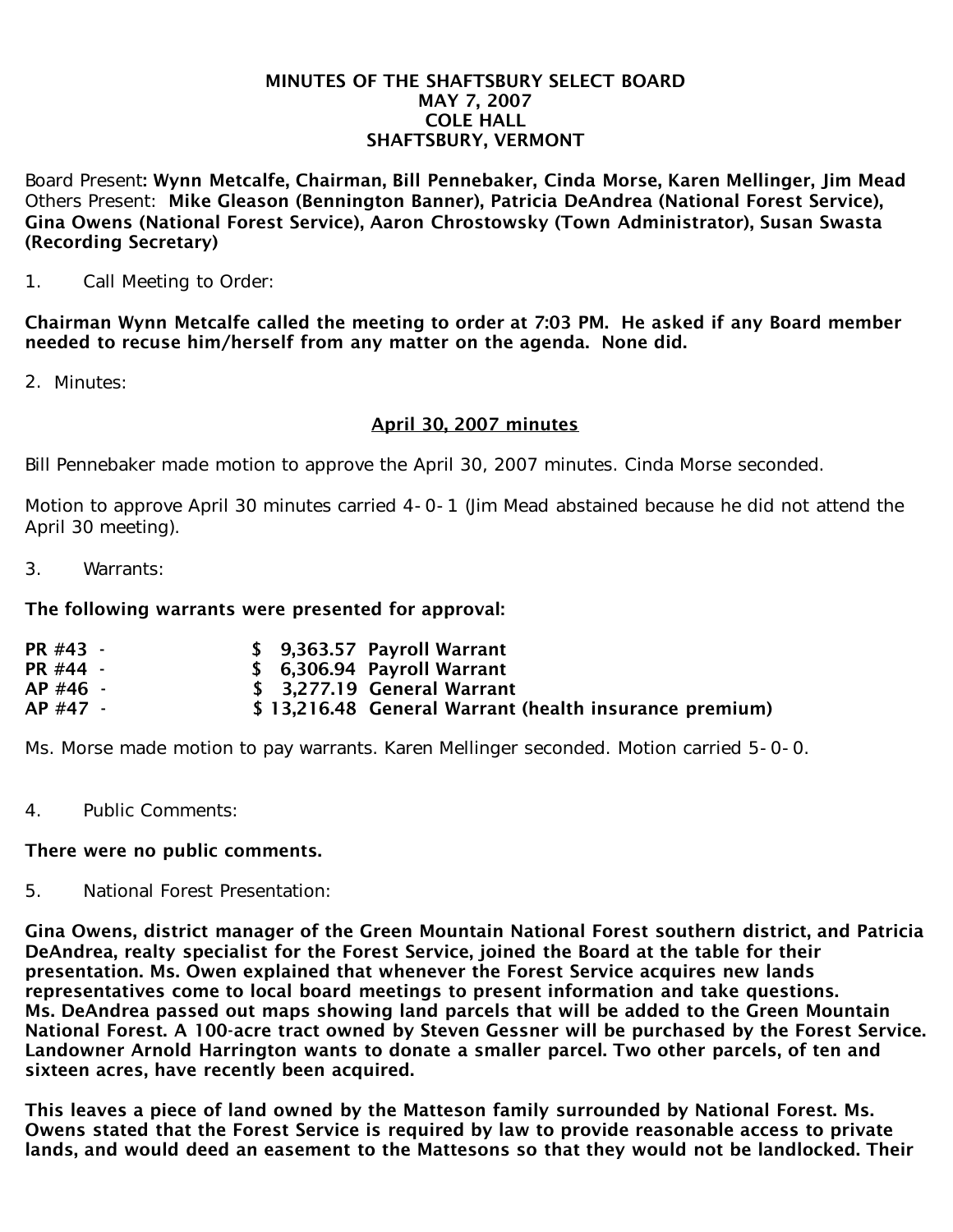access situation will not change.

Jim Mead asked what the prospective use of the new land will be. Ms. DeAndrea replied that these lands are in the designated "escarpment area," which allows for a lot of different activities, including recreation and some timber harvesting. She passed out copies of the management policy for the escarpment area.

Ms. DeAndrea also distributed information assessing tax implications of the land acquisition, and said that there would be no impact on school taxes. \$35 would be subtracted from the municipal rate.

Ms. Morse asked if the purpose of their attendance is just to inform the Board about what's going on. Ms. Owen replied that Forest Service policy is to seek local Board support.

Aaron Chrostowsky asked if the Forest Service would be interested if the Town had land to sell. Ms. Owen replied that they would be most interested in land adjoining areas already owned by the National Forest. They are particularly interested in Taconic Range land from the standpoint of conservation, and would like to come back for a discussion of Taconic lands. Interest would depend on where the land is located.

Chairman Metcalfe asked about horse permits for National Forest land, and Ms. Owen said that this is a new process that is being studied and planned for. He also asked about the possibility of opening more ATV trails, saying that the Board is likely to be involved in any such trails in Shaftsbury Hollow.

Ms. Owen explained that the door is open for new trails in the Green Mountain National Forest, but in a very limited way. ATV Clubs need to come to them with plans, and they may permit connector trails if these make sense. Only connector trails are a possibility.

### Mr. Mead asked about snowmobile access, and Ms. Owen replied that this is a different situation because use is over frozen ground and there is a strong organization, VAST, already in existence.

Ms. Morse made motion to endorse the specified National Forest Service land acquisitions in the Green Mountain National Forest. Ms. Mellinger seconded. Motion carried 5-0-0.

6. Water System Upgrade:

## Ms. Mellinger stated that the Board needs to sign a loan agreement, then will hear back from the state before signing a contract.

Ms. Mellinger made motion to sign the planning loan agreement. Mr. Pennebaker seconded.

# Ms. Morse asked how much the loan is for, and Ms. Mellinger replied that the amount is \$19,200.

Motion to sign the loan agreement carried 5-0-0.

7. Municipal Education Grant Application:

## Chairman Metcalfe stated that Board permission is required to sign the application. The grant funds will be used to have Town Attorney Rob Woolmington come in and talk to the Board.

Ms. Morse made motion to sign the municipal education grant application. Ms. Mellinger seconded. Motion carried 5-0-0.

8. Open Bids for Drainage Repair Project: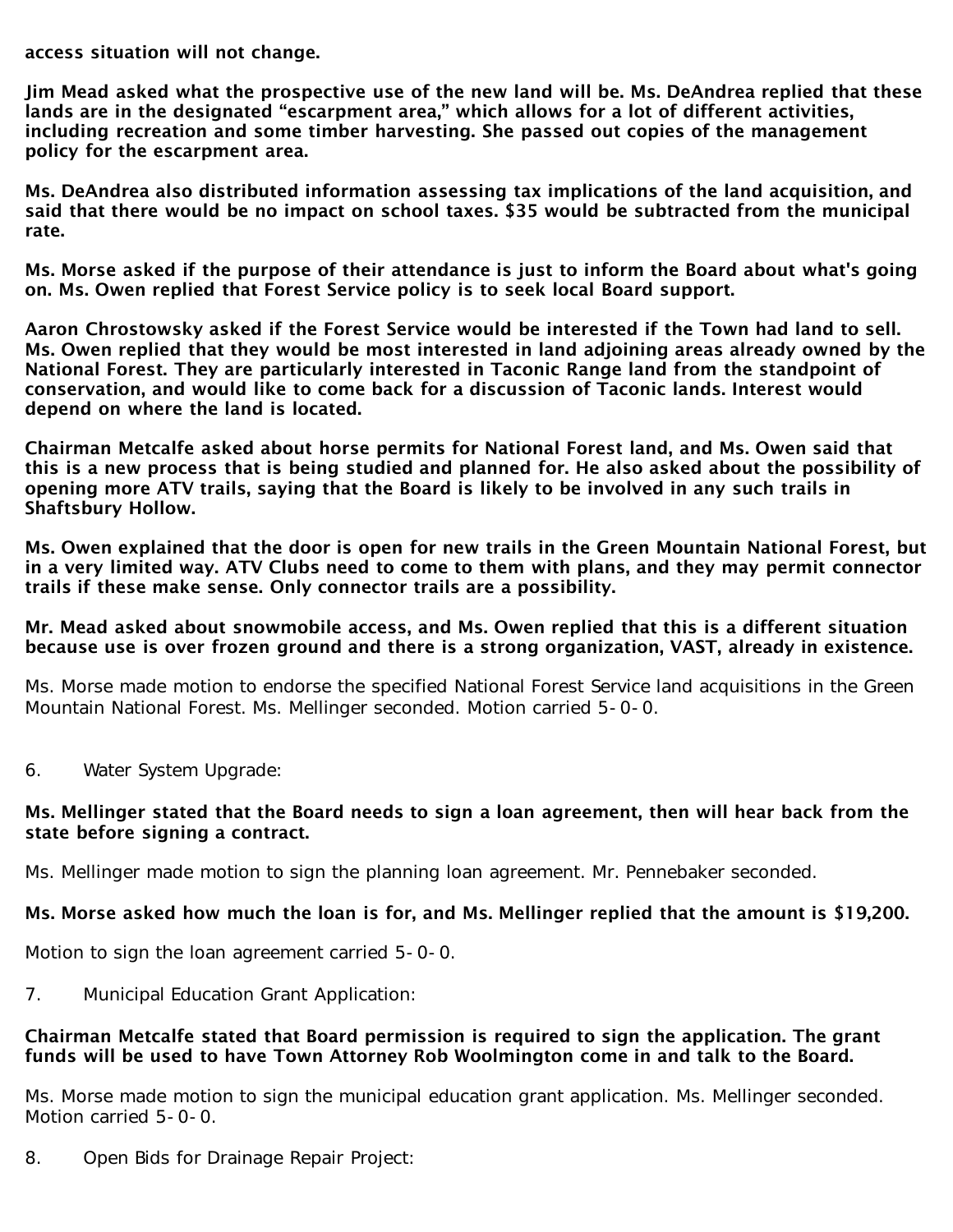Mr. Chrostowsky opened three bids for the project: Weaver Landscaping for \$7,699, Ken Harrington for \$4,490, and Burgess Brothers for \$7,620. Chairman Metcalfe noted that \$6,000 is budgeted for the work. Mr. Chrostowsky will discuss the bids with Highway Foreman Ron Daniels and come back with a recommendation next week.

9. Sheriff Contract:

Chairman Metcalfe stated that the Board had decided to contract with the sheriff for ten hours a week, at a cost of \$13,260. Ms. Mellinger asked if this represents the full amount, and was told that it does.

Ms. Morse made motion to sign the sheriff contract. Mr. Pennebaker seconded. Motion carried 5-0-0.

10. Year End Budget:

Mr. Chrostowsky reported on the year end budget, presenting figures from Town department heads on big expenses anticipated in the next 1 ½ months. He said that he will present a more complete estimate next week; this is just an outline of large expenses.

Mr. Chrostowsky also gave figures on landfill and recycling expenses, including \$2000 for used oil tank remediation. There was a discussion of the oil tank problem, which involves draining fluid from the containment area, and Mr. Chrostowsky said that the tank is now the Town's responsibility. This will be discussed further next week.

Ms. Morse asked if there is anything to worry about in the budget, and Mr. Chrostowsky replied that it's necessary to be vigilant and that department heads are aware of this. Next week he will present a spreadsheet with the bottom line.

Mr. Chrostowsky noted that the only thing for which funds have not been set aside is the Bennington County Regional Commission (BCRC) Hazardous Waste Day. He would recommend that this expense come out of the landfill closure fund, which has \$68.000 remaining.

11. Methane Gas Update:

Mr. Pennebaker reported that he has not yet heard from Buzz Surwillo on the latest Heindel and Noyes proposal, which would require two new monitoring wells. He said that he is still getting the facts together on the proposal and does not yet have an opinion.

Mr. Pennebaker raised the possibility of going back to a trench system, characterizing a possible new approach as "trench system lite," which would be much less ambitious than the former design. He stated that his research shows that a trench system combined with pumping does work. Ms. Morse asked about costs of the Heindel and Noyes plan, and Mr. Pennebaker replied that this will be discussed in Executive Session.

12. Other Business:

Ms. Mellinger reported on the successful Green-Up Day and thanked everyone for participating. She noted that there is more trash out there, especially on East and Buck Hill Roads, if anyone wants to do more. She thanked Taylor and T.J. Paquin for bringing in two truck-loads of trash. If people pick up more trash the green bags can be brought to the town transfer station.

Ms. Mellinger reminded residents of Hazardous Waste Day this Saturday at Arlington High School. White goods, bulky items, and electronics will also be accepted. Tires will not be accepted.

Ms. Mellinger asked about the deadline for the enhancement grant. Mr. Chrostowsky replied that it